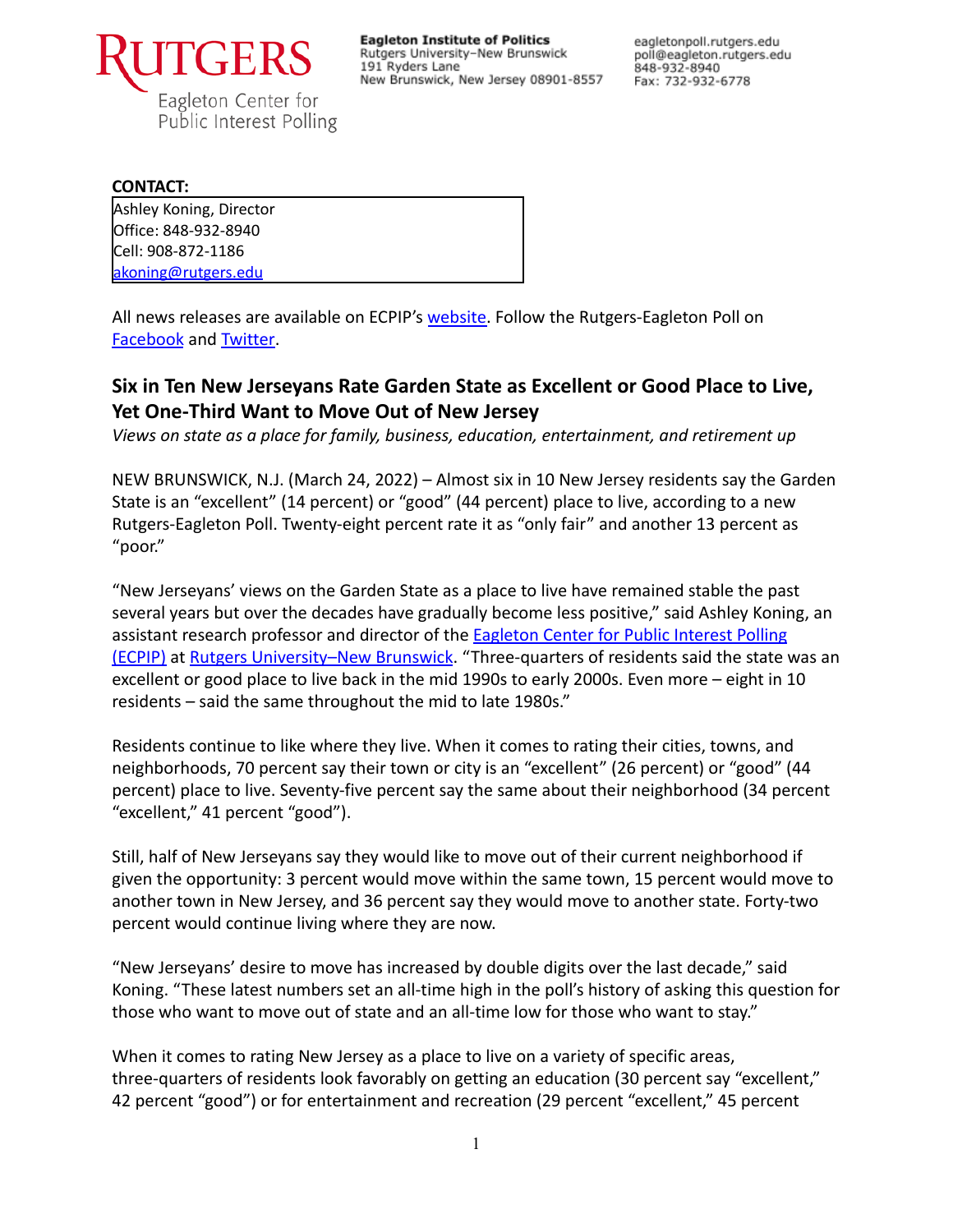"good"). Two-thirds say New Jersey is an "excellent" (21 percent) or "good" (45 percent) place to raise a family.

In terms of employment and industry, two-thirds say the Garden State is an "excellent" (17 percent) or "good" (47 percent) place to find a job, and half say it is an "excellent" (12 percent) or "good" (38 percent) place to run a business.

Only when it comes to retirement do New Jerseyans give the state an upside-down rating— 48 percent say the state is a "poor" place to settle down and retire, and another 27 percent say it is "fair."

"Views on New Jersey as a place to raise a family, get an education, enjoy entertainment, find a job, run a business, and even retire have gone up since last measured in 2015," noted Koning. "Positivity about jobs and business ownership stand out with ratings on the former double what they were seven years ago and ratings on the latter up by double digits."

Results are from a statewide poll of 1,044 adults contacted by live interviewers on landlines and cell phones from February 25 – March 4. The full sample has a margin of error of +/- 3.5 percentage points.

### **Quality of Life in the Garden State depends on who you ask**

Democrats are more content in New Jersey than either independents or Republicans; 74 percent rate life in the Garden State as "excellent" or "good," compared to 54 percent of independents and 47 percent of Republicans. Besides Republicans, South Jersey residents (50 percent), those in the lowest income bracket (52 percent), and those with a high school education or less (51 percent) are the only other groups where about half rate the state negatively as a place to live.

New Jerseyans' positivity about their towns and neighborhoods fluctuates depending on the group. White residents give more positive local ratings than Black residents or Hispanic residents by double-digits. About eight in 10 white residents rate their town or city as at least a "good" place to live, compared to 54 percent of Black residents and 65 percent of Hispanic residents. This trend is similar within neighborhood ratings; about eight in 10 white residents again say their neighborhood is at least a "good" place to live, as compared to six in 10 Black residents and seven in 10 Hispanic residents. Positivity around both city or town and neighborhood grows with income and education.

Those living in the urban areas are less positive about their towns or cities (57 percent "excellent" or "good") than those living in other areas, where anywhere from 68 to 78 percent say their town or city is an "excellent" or "good" place to live.

When it comes to rating individual aspects of life in New Jersey, Democrats are about twice as likely as Republicans to say the state is an "excellent" place to raise a family (30 percent versus 16 percent), find a job (22 percent versus 12 percent), get an education (41 percent versus 19 percent), retire (13 percent versus 7 percent), or run a business (17 percent versus 7 percent),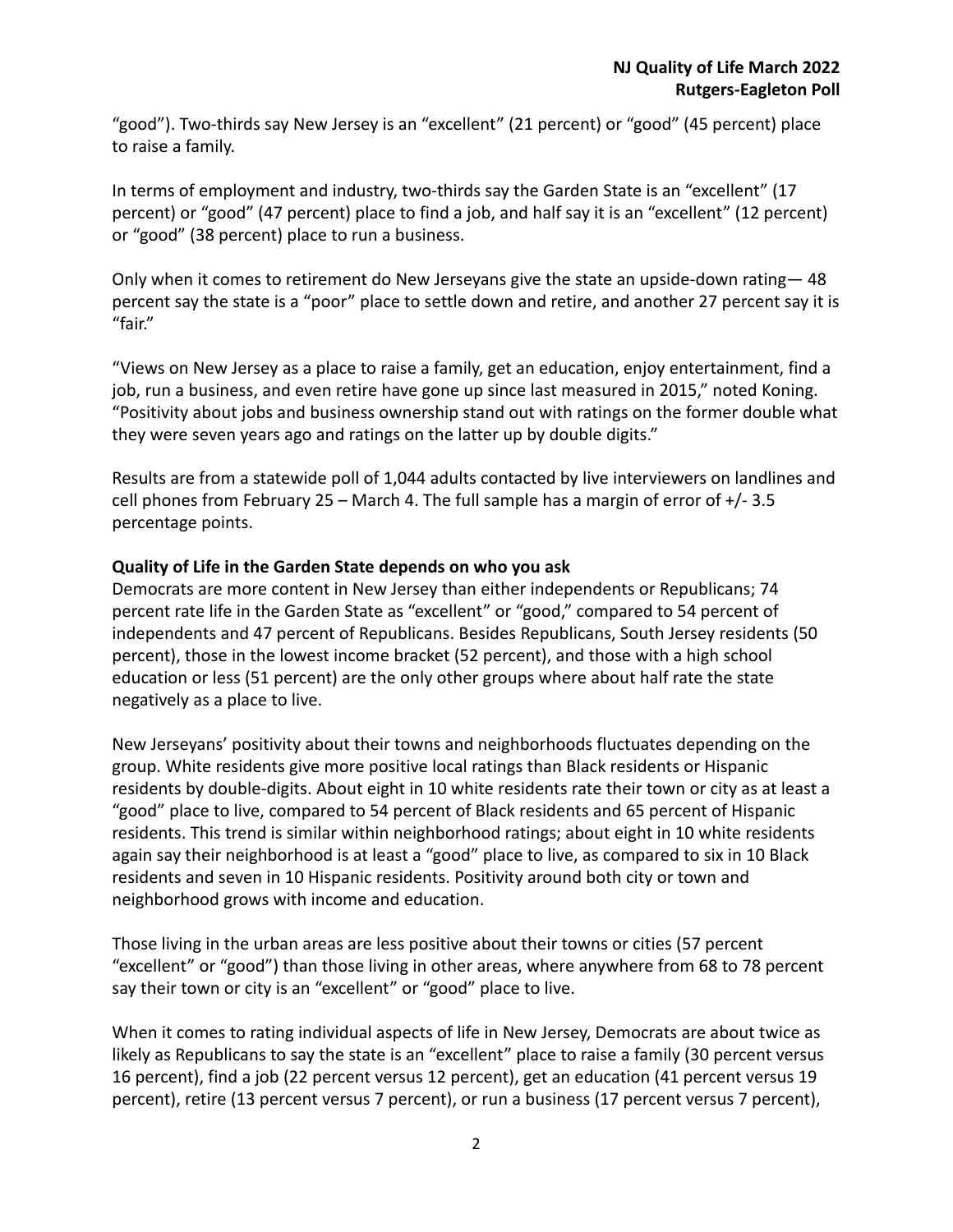as well as slightly more likely to say the same about the state as a place for entertainment and recreation (35 percent versus 23 percent).

Women are three times as likely as men to say the state is an "excellent" place to run a business (18 percent versus 6 percent, respectively).

Non-Hispanic white New Jerseyans are more likely than non-white residents to believe New Jersey is an "excellent" place for entertainment and recreation (33 percent versus 24 percent). Non-white residents, however, are twice as likely as white residents to say the state is an "excellent" place to run a business (18 percent versus 9 percent). While white and non-white residents say the state is an "excellent" place to find a job at about the same rate (16 and 17 percent, respectively), non-white residents are more than twice as likely to say it is a "poor" place to find a job as compared to non-Hispanic white residents (15 versus 6 percent).

Those in households making \$100,000 or more annually are more likely than those making less to say New Jersey is an "excellent" place to raise a family (27 versus 16 percent) and find a job (24 versus 12 percent).

Views on New Jersey as a place to get an education differ by educational attainment. Notably, 41 percent of those with a 4-year college degree or more feel the state is an "excellent" place to get an education compared to 23 percent of those with some college education or less schooling.

"Even though these area-specific ratings are up overall, it is important to recognize the nuances of different perspectives," said Jessica Roman, a research associate at the **[Eagleton Center for](http://eagletonpoll.rutgers.edu/)** [Public Interest Polling \(ECPIP\)](http://eagletonpoll.rutgers.edu/) at [Rutgers University–New](https://newbrunswick.rutgers.edu/) Brunswick. "Though some may find the state to be a hub for academia and business, for example, others may face barriers or challenges in either accessing or navigating these systems. The same could be said for any part of daily life in New Jersey."

### **Who Wants to Move Out?**

While partisans of all stripes say they want to continue living where they do now in similar numbers, Democrats (20 percent) are slightly more likely than their counterparts to say they want to move within New Jersey, while Republicans are slightly more likely to say they want to move outside of the state (43 percent).

White residents (50 percent) are more likely than Black residents (34 percent) or Hispanic residents (32 percent) to want to remain in their current neighborhood. Black residents and Hispanic residents, on the other hand, have a greater desire to move to another town in New Jersey (19 percent and 22 percent, respectively).

New Jerseyans aged 18 to 34 are the least likely of any age to say they want to continue living in their current neighborhood (26 percent). Urban residents (also 26 percent) tie with these younger New Jerseyans for the demographic group least likely to want to stay in the neighborhood in which they presently live (26 percent). A solid majority of senior citizens (65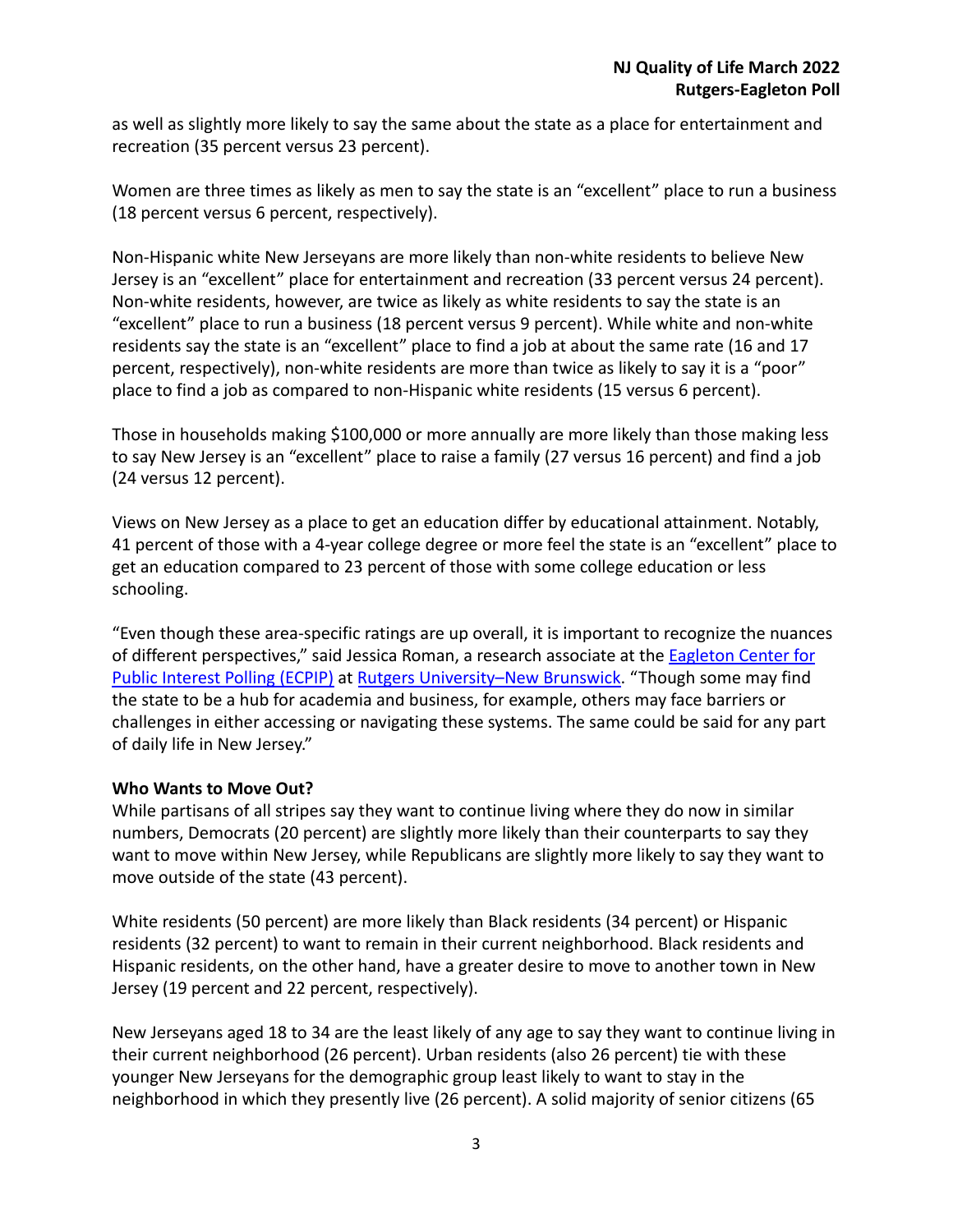percent), on the other hand, want to stay in the neighborhood where they currently live – the most likely to say so of any demographic.

Urban residents are the most likely of any region to want to move to another town within New Jersey (28 percent).

**# # #**

**Broadcast interviews:** Rutgers University–New Brunswick has broadcast-quality TV and radio studios available for remote live or taped interviews with Rutgers experts. For more information, contact Megan Schumann at [megan.schumann@rutgers.edu](mailto:megan.schumann@rutgers.edu).

## *ABOUT RUTGERS—NEW BRUNSWICK*

*Rutgers University–New Brunswick is where Rutgers, the State University of New Jersey, began more than 250 years ago. Ranked among the world's top 60 universities, Rutgers's flagship university is a leading public research institution and a member of the prestigious Association of American Universities. It is home to internationally acclaimed faculty and has 12 degree-granting schools and a Division I Athletics program. It is the Big Ten Conference's most diverse university. Through its community of teachers, scholars, artists, scientists, and healers, Rutgers is equipped as never before to transform lives.*

## *ABOUT THE EAGLETON CENTER FOR PUBLIC INTEREST POLLING (ECPIP)*

*Home of the Rutgers-Eagleton Poll, ECPIP was established in 1971 and is the oldest and one of the most respected university-based statewide polling operations in the United States. Now celebrating its 50th year and with the publication of over 200 polls, ECPIP's mission is to provide scientifically sound, non-partisan information about public opinion. To read more about ECPIP and view all of our press releases, published research, and data archive, please visit our website: [eagletonpoll.rutgers.edu.](http://eagletonpoll.rutgers.edu/) You can also visit our [Facebook](https://www.facebook.com/RutgersEagletonPoll/) and [Twitter.](https://twitter.com/eagletonpoll)*

## *ABOUT THE EAGLETON INSTITUTE OF POLITICS*

*The Eagleton Center for Public Interest Polling is a unit of the Eagleton Institute of Politics at Rutgers University-New Brunswick. The Eagleton Institute studies how American politics and government work and change, analyzes how the democracy might improve, and promotes political participation and civic engagement. The Institute explores state and national politics through research, education, and public service, linking the study of politics with its day-to-day practice. To learn more about Eagleton programs and expertise, visit [eagleton.rutgers.edu](http://eagleton.rutgers.edu/).*

## **QUESTIONS AND TABLES START ON THE FOLLOWING PAGE**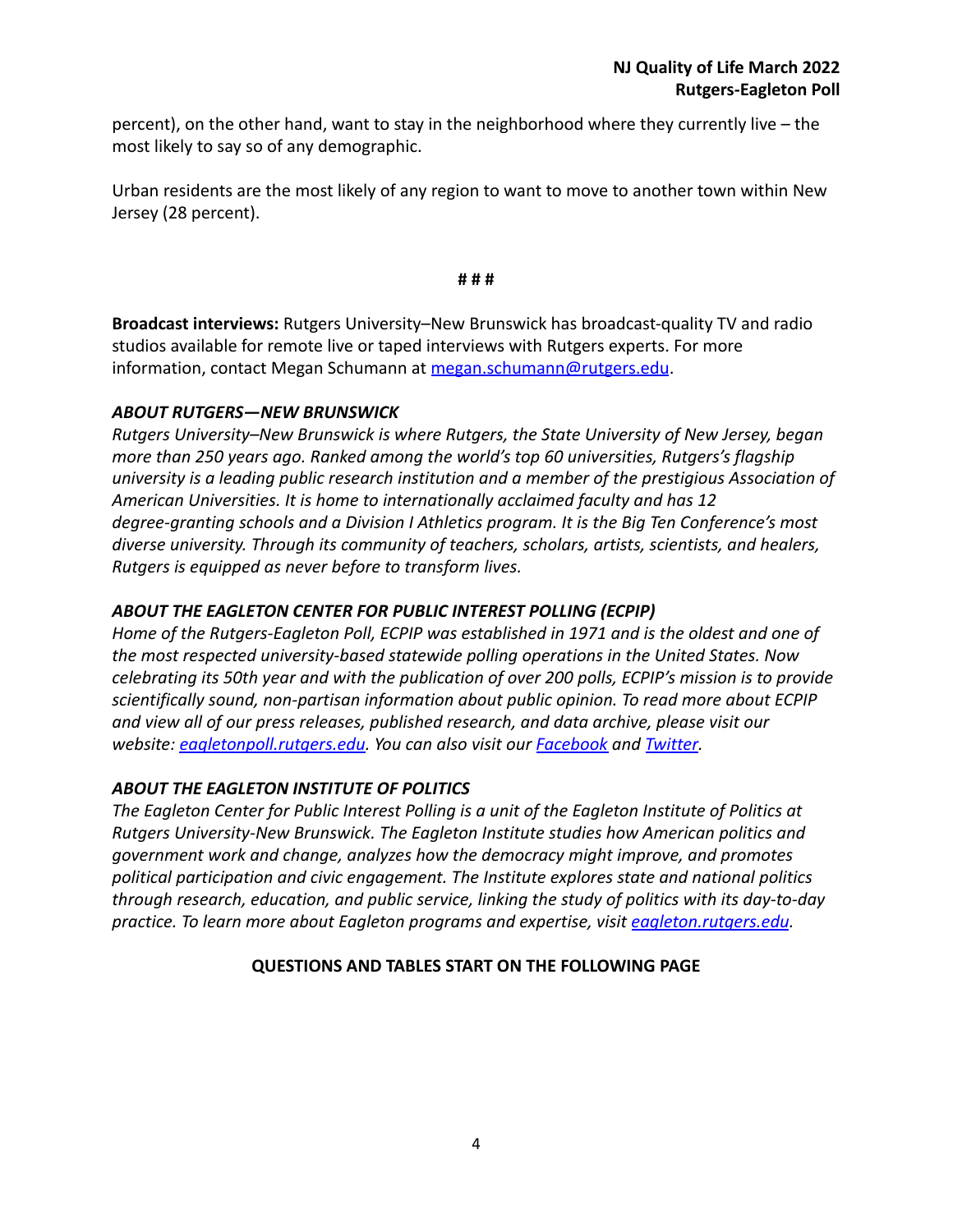# **Questions and Tables**

*The questions covered in this release are listed below. Column percentages may not add to 100% due to rounding. Respondents are New Jersey adults; all percentages are of weighted results. Interpret groups with samples sizes under 100 with extreme caution.*

### **NJ2. Overall, how would you rate New Jersey as a place to live – excellent, good, only fair or poor?**

| <b>Excellent</b> |       |       | 14%  |     |       |                 |       |      |      |      |      |      |      |      |      |      |      |      |
|------------------|-------|-------|------|-----|-------|-----------------|-------|------|------|------|------|------|------|------|------|------|------|------|
| Good             |       |       | 44%  |     |       |                 |       |      |      |      |      |      |      |      |      |      |      |      |
| Fair             |       |       | 28%  |     |       |                 |       |      |      |      |      |      |      |      |      |      |      |      |
| Poor             |       |       | 13%  |     |       |                 |       |      |      |      |      |      |      |      |      |      |      |      |
| Don't know       |       |       | 0%   |     |       |                 |       |      |      |      |      |      |      |      |      |      |      |      |
| Unweighted N=    |       |       | 1043 |     |       |                 |       |      |      |      |      |      |      |      |      |      |      |      |
| <b>Trend</b>     | 2/18  | 12/15 | 8/15 |     | 12/10 | 3/10            | 10/07 | 8/04 | 9/03 | 5/03 | 4/01 | 3/00 | 5/99 | 6/94 | 2/94 | 7/90 | 3/90 | 1/88 |
| <b>Excellent</b> | 16%   | 13%   | 18%  |     | 14%   | 12%             | 17%   | 22%  | 26%  | 20%  | 23%  | 25%  | 20%  | 20%  | 18%  | 16%  | 21%  | 27%  |
| Good             | 45%   | 45%   | 43%  |     | 39%   | 38%             | 46%   | 46%  | 48%  | 52%  | 53%  | 52%  | 53%  | 53%  | 53%  | 43%  | 47%  | 51%  |
| Only fair        | 20%   | 32%   | 28%  |     | 32%   | 33%             | 25%   | 21%  | 20%  | 23%  | 19%  | 18%  | 21%  | 21%  | 21%  | 25%  | 25%  | 17%  |
| Poor             | 10%   | 10%   | 11%  |     | 14%   | 15%             | 12%   | 10%  | 6%   | 5%   | 4%   | 6%   | 5%   | 5%   | 7%   | 15%  | 6%   | 4%   |
| Don't know       | $-\!$ | 1%    | 0%   |     | 1%    | 1%              | 1%    | 1%   | 0%   | 0%   | 1%   | 0%   | 0%   | 1%   | 0%   | 1%   | 1%   | 1%   |
| Unwt $N=$        | 1193  | 842   | 864  |     | 906   | 956             | 1001  | 800  | 802  | 1002 | 802  | 797  | 802  | 801  | 801  | 800  | 800  | 800  |
| <b>Trend</b>     | 2/87  | 9/85  | 8/85 |     |       | 4/85 10/84 1/81 |       |      |      |      |      |      |      |      |      |      |      |      |
| <b>Excellent</b> | 31%   | 28%   | 32%  | 29% | 29%   | 16%             |       |      |      |      |      |      |      |      |      |      |      |      |
| Good             | 53%   | 50%   | 48%  | 52% | 51%   | 50%             |       |      |      |      |      |      |      |      |      |      |      |      |
| Only fair        | 11%   | 17%   | 15%  | 14% | 15%   | 26%             |       |      |      |      |      |      |      |      |      |      |      |      |
| Poor             | 4%    | 3%    | 4%   | 3%  | 4%    | 7%              |       |      |      |      |      |      |      |      |      |      |      |      |
| Don't know       | 0%    | 2%    | 1%   | 1%  | 1%    | 1%              |       |      |      |      |      |      |      |      |      |      |      |      |
| Unwt $N=$        | 800   | 999   | 800  | 500 | 1000  | 1003            |       |      |      |      |      |      |      |      |      |      |      |      |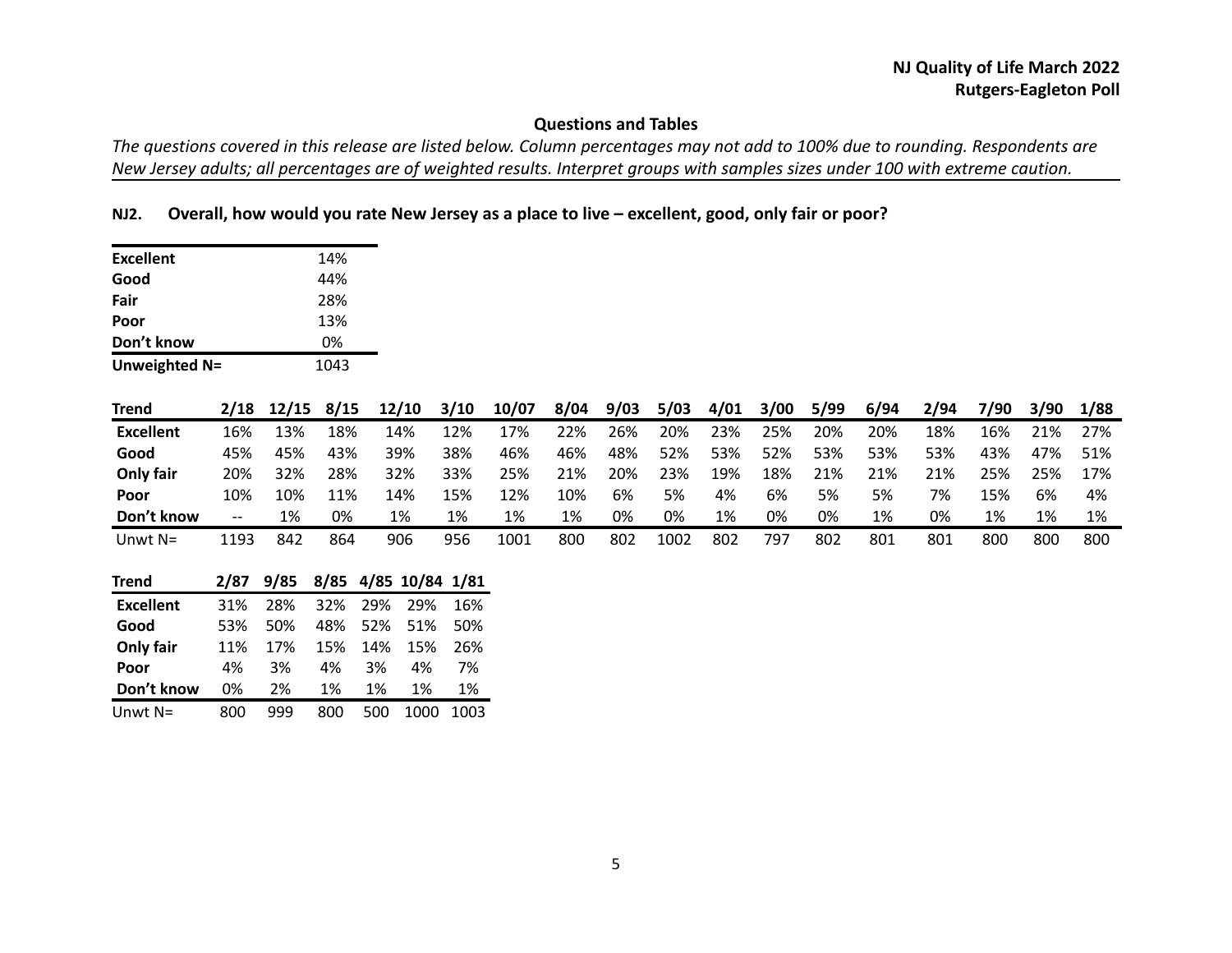|                  |     | Party ID |     |     | Gender |     |            | <b>Race or Ethnicity</b> |       |       |       | Age   |       |
|------------------|-----|----------|-----|-----|--------|-----|------------|--------------------------|-------|-------|-------|-------|-------|
|                  | Dem | Ind      | Rep | Man | Woman  | Wht | <b>Blk</b> | Hisp                     | Other | 18-34 | 35-49 | 50-64 | $65+$ |
| <b>Excellent</b> | 21% | 14%      | 7%  | 14% | 15%    | 14% | 12%        | 20%                      | 12%   | 14%   | 15%   | 11%   | 20%   |
| Good             | 53% | 40%      | 40% | 43% | 46%    | 47% | 44%        | 43%                      | 42%   | 43%   | 46%   | 47%   | 43%   |
| Fair             | 20% | 32%      | 31% | 26% | 30%    | 27% | 36%        | 24%                      | 31%   | 28%   | 26%   | 32%   | 26%   |
| Poor             | 6%  | 14%      | 22% | 17% | 9%     | 13% | 8%         | 13%                      | 15%   | 15%   | 14%   | 11%   | 11%   |
| DK (VOL)         | 0%  | 0%       | 0%  | 0%  | 0%     | 0%  | 0%         | 0%                       | 0%    | 0%    | 0%    | 0%    | 0%    |
| Unwt $N=$        | 342 | 427      | 229 | 504 | 515    | 573 | 117        | 190                      | 98    | 230   | 241   | 333   | 220   |

|                  |              |                                        | <b>Income</b> |     | <b>Region</b> |        |         |                | <b>Education</b> |            |                 |                 |           |
|------------------|--------------|----------------------------------------|---------------|-----|---------------|--------|---------|----------------|------------------|------------|-----------------|-----------------|-----------|
|                  | $<$ \$50 $K$ | $ $50K<$1$$ $$100K<$$ $ $150K+$<br>00K | 150K          |     | Urban         | Suburb | Exurban | Phil/<br>South | Shore            | HS or less | Some<br>college | College<br>grad | Grad work |
| <b>Excellent</b> | 15%          | 13%                                    | 13%           | 16% | 17%           | 14%    | 16%     | 9%             | 16%              | 11%        | 15%             | 15%             | 20%       |
| Good             | 37%          | 45%                                    | 47%           | 51% | 46%           | 47%    | 45%     | 40%            | 40%              | 40%        | 42%             | 52%             | 49%       |
| Fair             | 33%          | 30%                                    | 25%           | 20% | 28%           | 23%    | 26%     | 32%            | 34%              | 32%        | 30%             | 23%             | 22%       |
| Poor             | 16%          | 12%                                    | 15%           | 13% | 9%            | 15%    | 12%     | 18%            | 10%              | 17%        | 13%             | 9%              | 10%       |
| DK (VOL          | 0%           | 0%                                     | 0%            | 0%  | 0%            | 0%     | 0%      | 0%             | 0%               | 0%         | 0%              | 0%              | 0%        |
| Unwt $N=$        | 227          | 283                                    | 167           | 218 | 177           | 364    | 146     | 174            | 182              | 180        | 292             | 287             | 269       |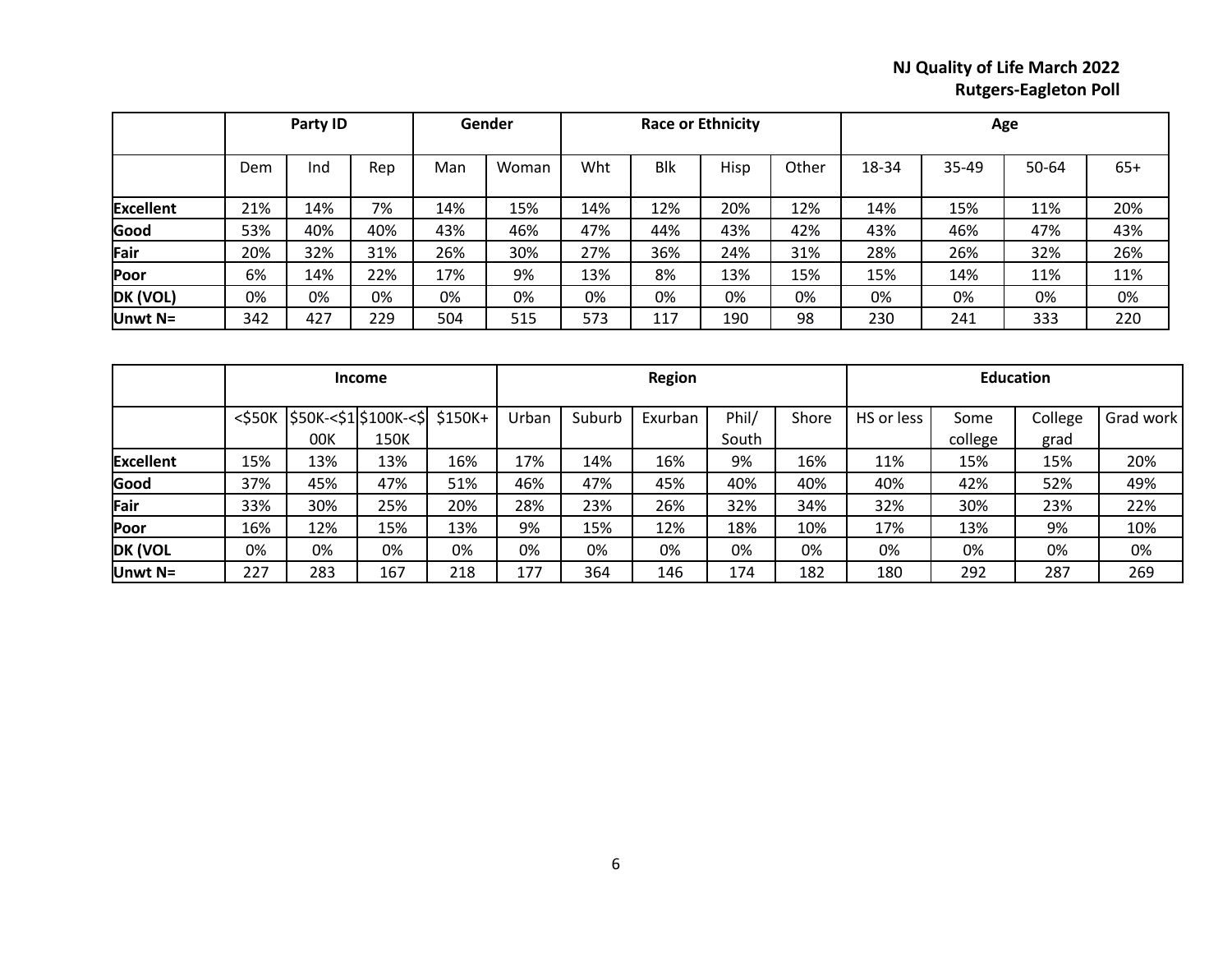## **NJ3. Now I am going to ask you to rate New Jersey on some different things. Please tell me whether you think the state is an excellent, good, only fair, or poor place for each of the following.**

*Note: This question was asked as a split sample. Half of respondents received the first three items and half received the second three items.*

|                  | As Place to Raise a Family |          | As Place to Find a Job |                 | As Place to Get an Education |          |  |
|------------------|----------------------------|----------|------------------------|-----------------|------------------------------|----------|--|
|                  | <b>March 2022</b>          | Dec 2015 | <b>March 2022</b>      | <b>Dec 2015</b> | <b>March 2022</b>            | Dec 2015 |  |
| <b>Excellent</b> | 21%                        | 15%      | 17%                    | 5%              | 30%                          | 22%      |  |
| Good             | 45%                        | 43%      | 47%                    | 29%             | 42%                          | 47%      |  |
| Fair             | 21%                        | 30%      | 24%                    | 40%             | 20%                          | 23%      |  |
| Poor             | 12%                        | 11%      | 10%                    | 23%             | 7%                           | 7%       |  |
| Don't know       | 1%                         | 1%       | 2%                     | 2%              | 1%                           | 1%       |  |
| Unwt $N=$        | 512                        | 842      | 514                    | 843             | 512                          | 841      |  |

#### **VERSION A**

#### **VERSION B**

|                  |                                    |          | As Place for Entertainment and |                 |                            |                 |
|------------------|------------------------------------|----------|--------------------------------|-----------------|----------------------------|-----------------|
|                  | As Place to Settle Down and Retire |          | Recreation                     |                 | As Place to Run a Business |                 |
|                  | <b>March 2022</b>                  | Dec 2015 | <b>March 2022</b>              | <b>Dec 2015</b> | <b>March 2022</b>          | <b>Dec 2015</b> |
| <b>Excellent</b> | 8%                                 | 4%       | 29%                            | 22%             | 12%                        | 6%              |
| Good             | 16%                                | 14%      | 45%                            | 48%             | 38%                        | 29%             |
| Fair             | 27%                                | 25%      | 19%                            | 23%             | 25%                        | 35%             |
| Poor             | 48%                                | 54%      | 8%                             | 6%              | 16%                        | 20%             |
| Don't know       | 2%                                 | 2%       | 1%                             | 1%              | 9%                         | 9%              |
| Unwt $N=$        | 513                                | 843      | 511                            | 843             | 509                        | 841             |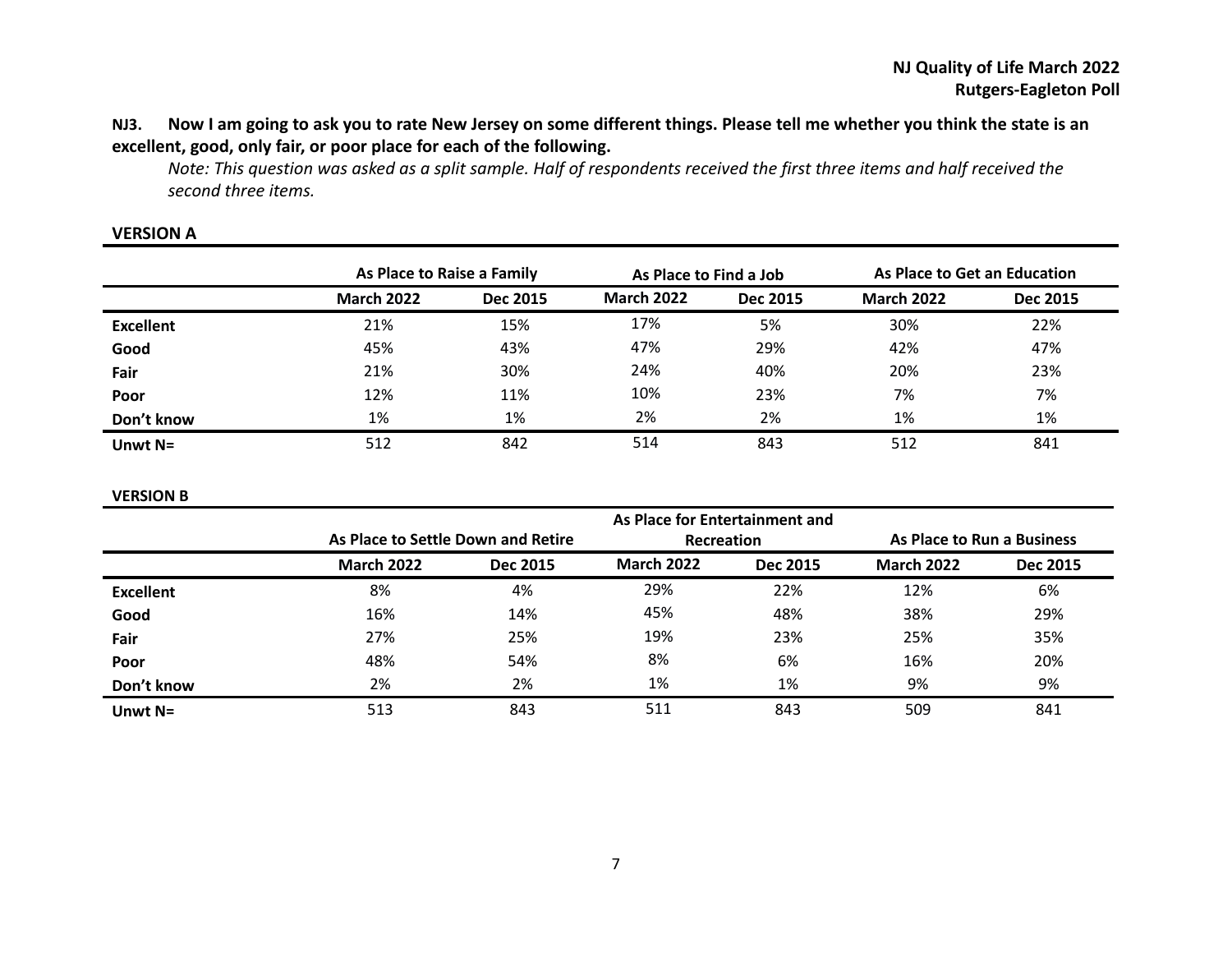|                  |     | Party ID |     | Gender |       | <b>Race or Ethnicity</b> |           | Age   |       |       |       |
|------------------|-----|----------|-----|--------|-------|--------------------------|-----------|-------|-------|-------|-------|
|                  | Dem | Ind      | Rep | Man    | Woman | White,<br>Non-Hispanic   | Non-White | 18-34 | 35-49 | 50-64 | $65+$ |
| <b>Excellent</b> | 30% | 17%      | 16% | 22%    | 20%   | 20%                      | 21%       | 23%   | 25%   | 16%   | 19%   |
| Good             | 44% | 43%      | 48% | 44%    | 46%   | 49%                      | 41%       | 43%   | 43%   | 49%   | 48%   |
| Fair             | 17% | 23%      | 22% | 21%    | 21%   | 21%                      | 20%       | 13%   | 18%   | 25%   | 26%   |
| <b>Poor</b>      | 6%  | 16%      | 14% | 12%    | 12%   | 9%                       | 15%       | 18%   | 12%   | 10%   | 6%    |
| DK (VOL)         | 3%  | 0%       | 0%  | 2%     | 1%    | 0%                       | 3%        | 3%    | 1%    | 0%    | 1%    |
| Unwt N=          | 163 | 203      | 127 | 259    | 241   | 293                      | 189       | 114   | 123   | 161   | 104   |

#### **Place to raise a family**

|                  | <b>Income</b> |         |                      | <b>Education</b>     |
|------------------|---------------|---------|----------------------|----------------------|
|                  | $<$ \$100 $K$ | \$100K+ | Some college or less | College grad or more |
| <b>Excellent</b> | 16%           | 27%     | 17%                  | 26%                  |
| Good             | 44%           | 49%     | 44%                  | 46%                  |
| Fair             | 25%           | 14%     | 23%                  | 18%                  |
| Poor             | 14%           | 10%     | 14%                  | 9%                   |
| DK (VOL)         | 1%            | 0%      | 1%                   | 1%                   |
| Unwt N=          | 240           | 200     | 226                  | 282                  |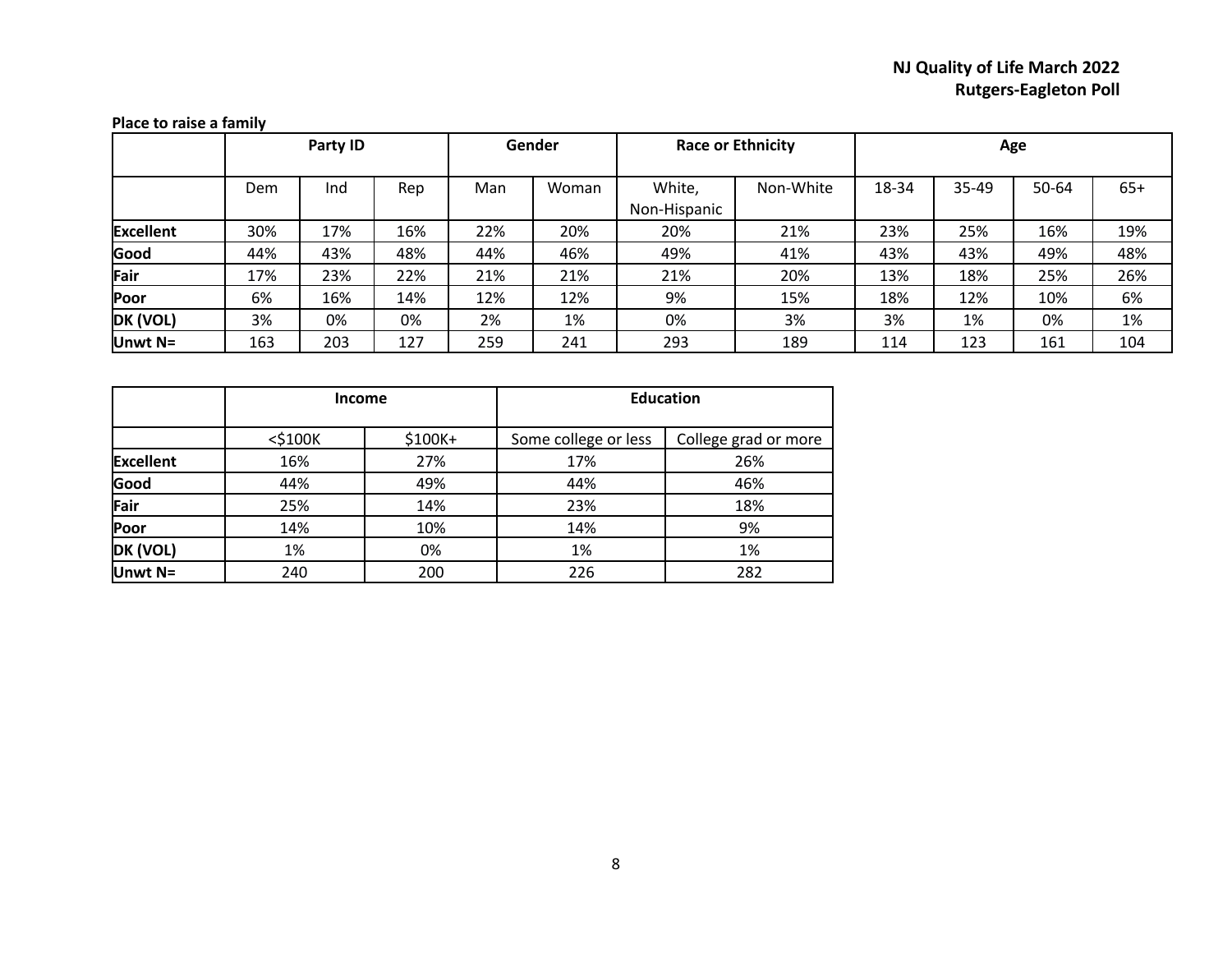| Place to find a job |     |          |     |     |        |                          |           |       |       |       |       |
|---------------------|-----|----------|-----|-----|--------|--------------------------|-----------|-------|-------|-------|-------|
|                     |     | Party ID |     |     | Gender | <b>Race or Ethnicity</b> |           | Age   |       |       |       |
|                     | Dem | Ind      | Rep | Man | Woman  | White,<br>Non-Hispanic   | Non-White | 18-34 | 35-49 | 50-64 | $65+$ |
| <b>Excellent</b>    | 22% | 15%      | 12% | 19% | 14%    | 16%                      | 17%       | 13%   | 19%   | 20%   | 15%   |
| Good                | 44% | 49%      | 50% | 49% | 46%    | 50%                      | 45%       | 46%   | 44%   | 49%   | 51%   |
| Fair                | 19% | 23%      | 32% | 24% | 24%    | 25%                      | 22%       | 26%   | 23%   | 21%   | 25%   |
| Poor                | 12% | 12%      | 4%  | 7%  | 12%    | 6%                       | 15%       | 12%   | 14%   | 8%    | 5%    |
| DK (VOL)            | 2%  | 1%       | 2%  | 1%  | 3%     | 2%                       | 2%        | 3%    | 0%    | 3%    | 4%    |
| Unwt N=             | 164 | 203      | 127 | 260 | 242    | 293                      | 191       | 114   | 124   | 162   | 104   |

|           |               | <b>Income</b> |                      | <b>Education</b>     |
|-----------|---------------|---------------|----------------------|----------------------|
|           | $<$ \$100 $K$ | \$100K+       | Some college or less | College grad or more |
| Excellent | 12%           | 24%           | 13%                  | 21%                  |
| Good      | 44%           | 50%           | 48%                  | 47%                  |
| Fair      | 29%           | 17%           | 26%                  | 21%                  |
| Poor      | 12%           | 7%            | 11%                  | 8%                   |
| DK (VOL)  | 2%            | 1%            | 2%                   | 3%                   |
| Unwt $N=$ | 240           | 202           | 226                  | 284                  |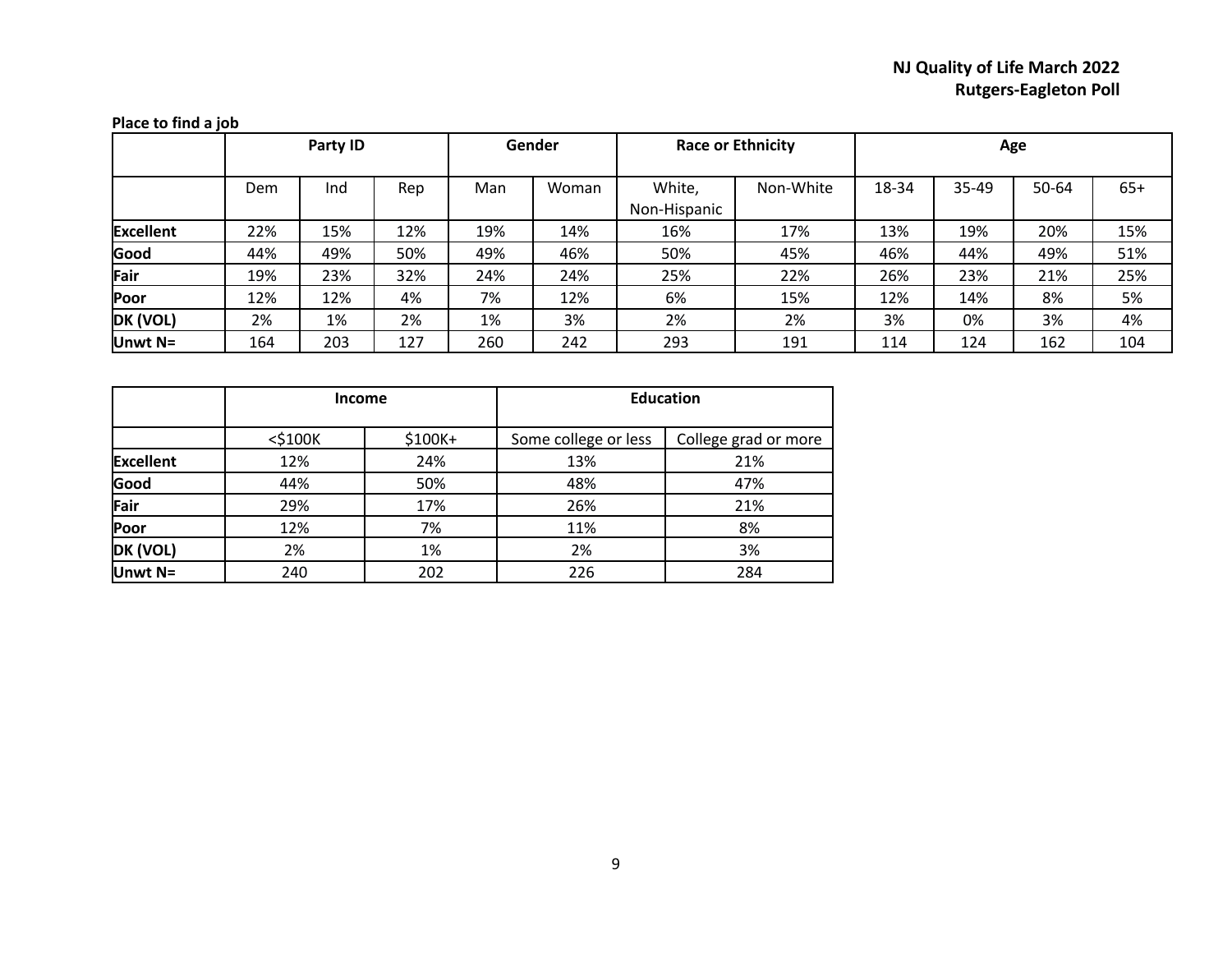|                  |     | Party ID |     | Gender |       | <b>Race or Ethnicity</b> |           | Age   |       |       |       |
|------------------|-----|----------|-----|--------|-------|--------------------------|-----------|-------|-------|-------|-------|
|                  | Dem | Ind      | Rep | Man    | Woman | White,<br>Non-Hispanic   | Non-White | 18-34 | 35-49 | 50-64 | $65+$ |
| <b>Excellent</b> | 41% | 30%      | 19% | 29%    | 31%   | 33%                      | 28%       | 31%   | 30%   | 28%   | 33%   |
| Good             | 40% | 36%      | 54% | 45%    | 39%   | 42%                      | 44%       | 43%   | 36%   | 49%   | 39%   |
| Fair             | 17% | 22%      | 20% | 16%    | 24%   | 19%                      | 21%       | 23%   | 23%   | 15%   | 20%   |
| Poor             | 1%  | 11%      | 5%  | 8%     | 6%    | 6%                       | 7%        | 2%    | 10%   | 8%    | 6%    |
| DK (VOL)         | 1%  | 1%       | 1%  | 2%     | 0%    | 1%                       | 0%        | 2%    | 0%    | 0%    | 2%    |
| Unwt N=          | 164 | 202      | 127 | 259    | 241   | 292                      | 190       | 114   | 123   | 161   | 104   |

#### **Place to get an education**

|           |               | <b>Income</b> |                      | <b>Education</b>     |
|-----------|---------------|---------------|----------------------|----------------------|
|           | $<$ \$100 $K$ | \$100K+       | Some college or less | College grad or more |
| Excellent | 26%           | 36%           | 23%                  | 41%                  |
| Good      | 42%           | 44%           | 43%                  | 40%                  |
| Fair      | 24%           | 15%           | 24%                  | 15%                  |
| Poor      | 7%            | 4%            | 9%                   | 3%                   |
| DK (VOL)  | 1%            | 1%            | 0%                   | 2%                   |
| Unwt N=   | 240           | 201           | 226                  | 282                  |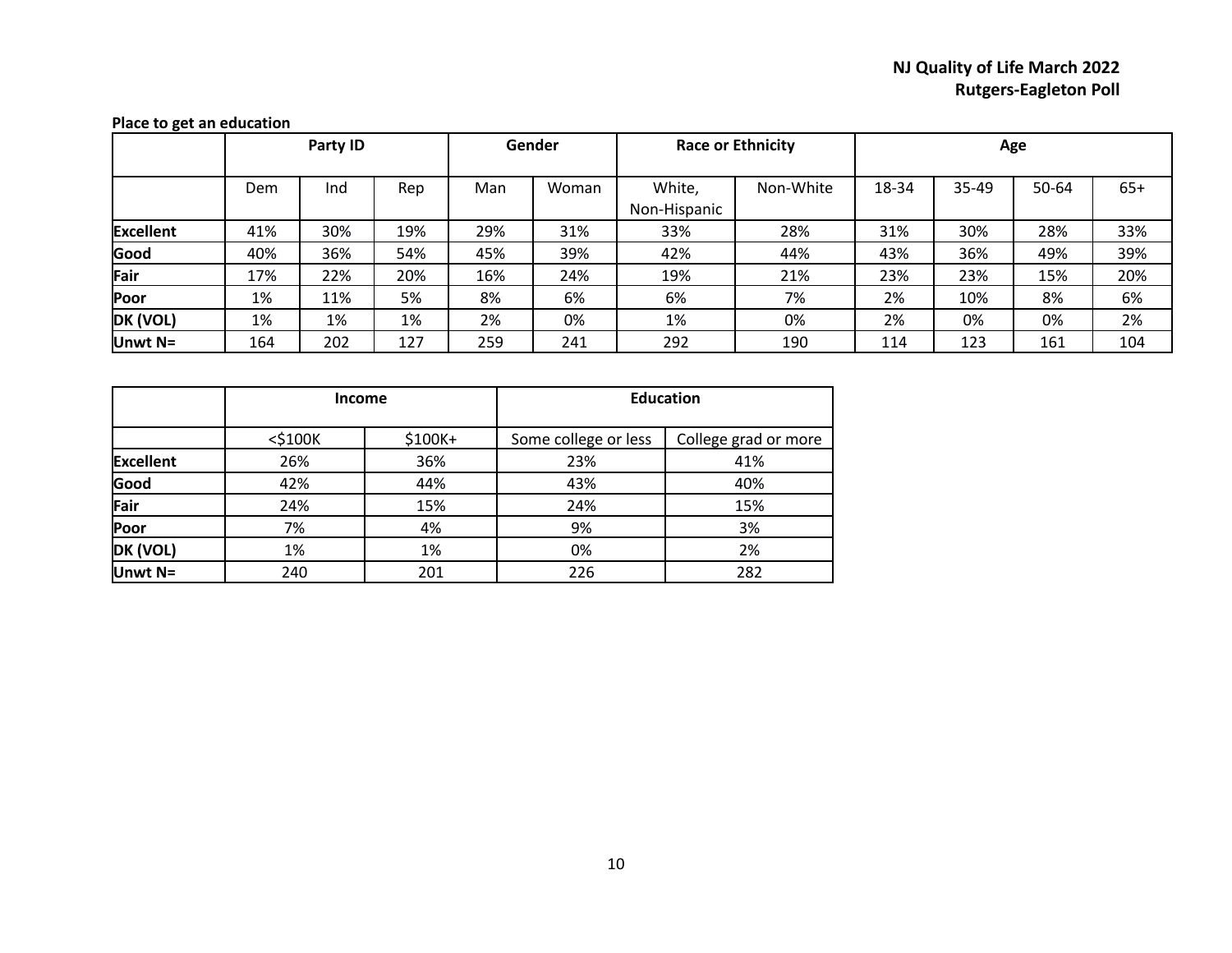|                  |     | Party ID |     | Gender |       | <b>Race or Ethnicity</b> |           | Age   |       |       |       |
|------------------|-----|----------|-----|--------|-------|--------------------------|-----------|-------|-------|-------|-------|
|                  | Dem | Ind      | Rep | Man    | Woman | White,<br>Non-Hispanic   | Non-White | 18-34 | 35-49 | 50-64 | $65+$ |
| <b>Excellent</b> | 13% | 4%       | 7%  | 7%     | 9%    | 8%                       | 8%        | 8%    | 8%    | 4%    | 12%   |
| Good             | 26% | 14%      | 3%  | 15%    | 16%   | 14%                      | 19%       | 18%   | 9%    | 17%   | 18%   |
| Fair             | 30% | 26%      | 25% | 27%    | 26%   | 29%                      | 25%       | 23%   | 26%   | 29%   | 31%   |
| Poor             | 29% | 53%      | 64% | 49%    | 48%   | 47%                      | 46%       | 47%   | 55%   | 49%   | 39%   |
| DK (VOL)         | 2%  | 3%       | 0%  | 2%     | 2%    | 2%                       | 2%        | 4%    | 3%    | 0%    | 0%    |
| Unwt $N=$        | 172 | 214      | 102 | 234    | 267   | 276                      | 202       | 111   | 113   | 165   | 115   |

#### **Place to settle down and retire**

|                  |               | <b>Income</b> | <b>Education</b>     |                      |  |  |  |
|------------------|---------------|---------------|----------------------|----------------------|--|--|--|
|                  | $<$ \$100 $K$ | \$100K+       | Some college or less | College grad or more |  |  |  |
| <b>Excellent</b> | 10%           | 4%            | 9%                   | 6%                   |  |  |  |
| Good             | 17%           | 12%           | 13%                  | 20%                  |  |  |  |
| Fair             | 27%           | 27%           | 29%                  | 25%                  |  |  |  |
| Poor             | 45%           | 55%           | 48%                  | 46%                  |  |  |  |
| DK (VOL)         | 2%            | 2%            | 1%                   | 3%                   |  |  |  |
| Unwt N=          | 262           | 178           | 237                  | 265                  |  |  |  |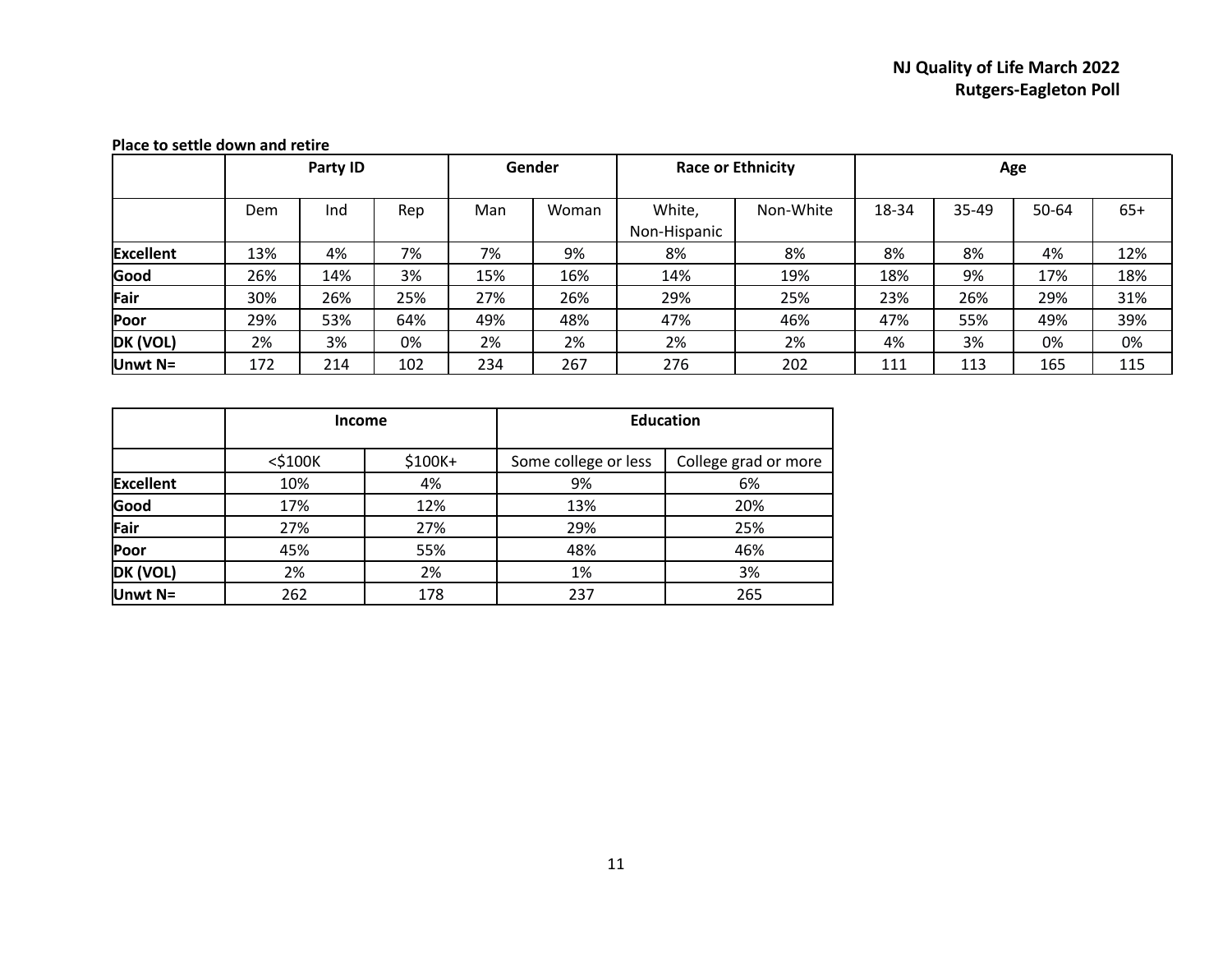|                  |     | Party ID   |     |     | Gender<br><b>Race or Ethnicity</b> |                        |           |       | Age       |       |       |
|------------------|-----|------------|-----|-----|------------------------------------|------------------------|-----------|-------|-----------|-------|-------|
|                  | Dem | Rep<br>Ind |     | Man | Woman                              | White,<br>Non-Hispanic | Non-White | 18-34 | $35 - 49$ | 50-64 | $65+$ |
| <b>Excellent</b> | 35% | 27%        | 23% | 26% | 31%                                | 33%                    | 24%       | 23%   | 32%       | 32%   | 29%   |
| Good             | 46% | 46%        | 44% | 44% | 45%                                | 48%                    | 40%       | 46%   | 33%       | 48%   | 52%   |
| Fair             | 14% | 18%        | 20% | 21% | 16%                                | 13%                    | 25%       | 21%   | 26%       | 14%   | 13%   |
| Poor             | 4%  | 7%         | 12% | 8%  | 6%                                 | 6%                     | 9%        | 9%    | 9%        | 6%    | 6%    |
| DK (VOL)         | 0%  | 1%         | 0%  | 0%  | 1%                                 | 0%                     | 1%        | 2%    | 0%        | 0%    | 0%    |
| Unwt N=          | 172 | 213        | 102 | 235 | 266                                | 276                    | 201       | 110   | 113       | 164   | 115   |

#### **Place for entertainment and recreation**

|                  |               | <b>Income</b> | <b>Education</b>     |                      |  |  |  |
|------------------|---------------|---------------|----------------------|----------------------|--|--|--|
|                  | $<$ \$100 $K$ | $$100K+$      | Some college or less | College grad or more |  |  |  |
| <b>Excellent</b> | 26%           | 32%           | 27%                  | 33%                  |  |  |  |
| Good             | 47%           | 42%           | 41%                  | 48%                  |  |  |  |
| Fair             | 17%           | 18%           | 20%                  | 16%                  |  |  |  |
| Poor             | 9%            | 8%            | 11%                  | 3%                   |  |  |  |
| DK (VOL)         | 1%            | 0%            | 1%                   | 0%                   |  |  |  |
| Unwt N=          | 261           | 177           | 237                  | 263                  |  |  |  |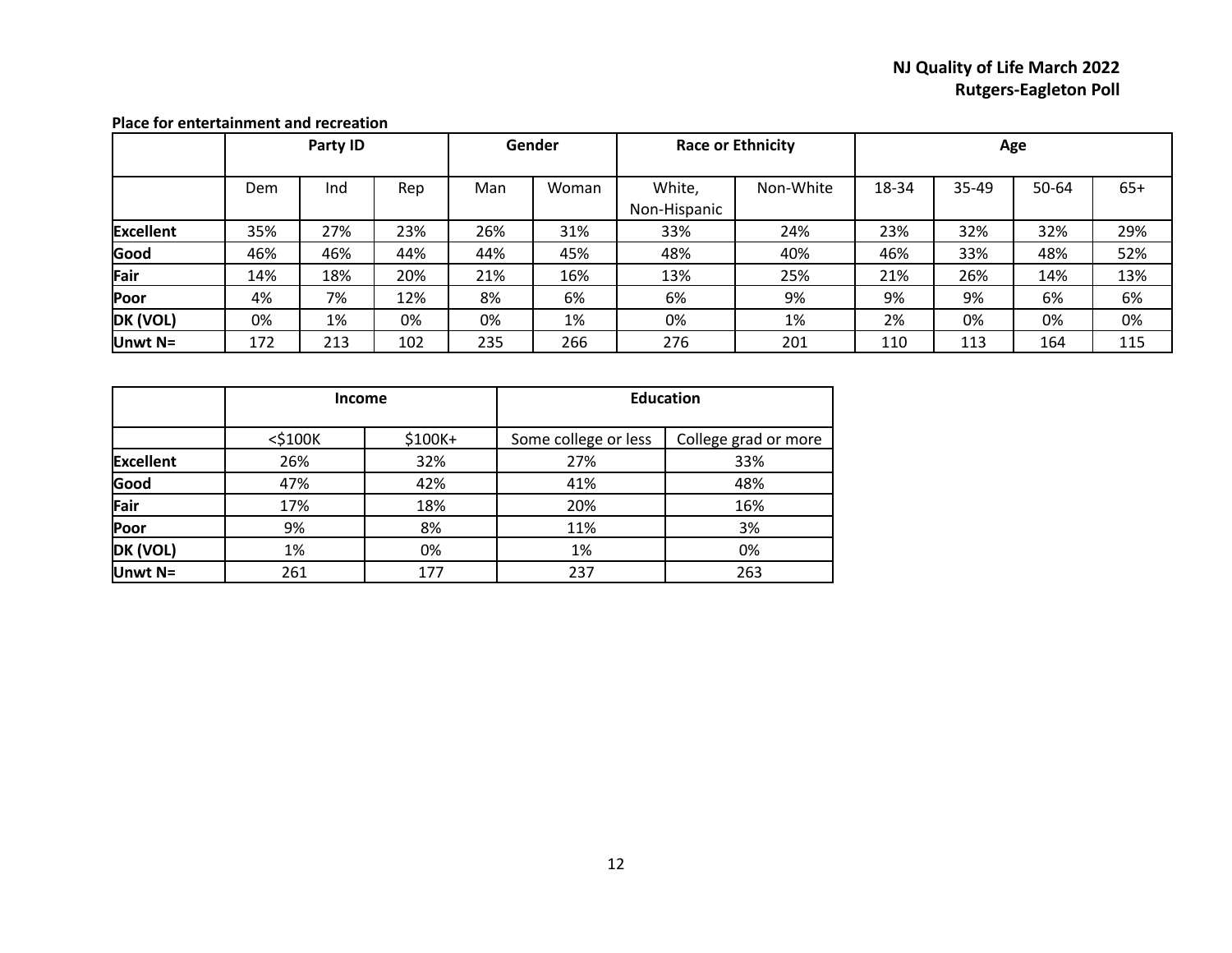|                  |     | Party ID |     |     | Gender |              | <b>Race or Ethnicity</b> |       |       | Age   |       |  |  |
|------------------|-----|----------|-----|-----|--------|--------------|--------------------------|-------|-------|-------|-------|--|--|
|                  |     |          |     |     |        |              |                          |       |       |       |       |  |  |
|                  | Dem | Ind      | Rep | Man | Woman  | White,       | Non-White                | 18-34 | 35-49 | 50-64 | $65+$ |  |  |
|                  |     |          |     |     |        | Non-Hispanic |                          |       |       |       |       |  |  |
| <b>Excellent</b> | 17% | 11%      | 7%  | 6%  | 18%    | 9%           | 18%                      | 10%   | 19%   | 11%   | 10%   |  |  |
| Good             | 45% | 42%      | 24% | 45% | 32%    | 38%          | 40%                      | 45%   | 32%   | 31%   | 48%   |  |  |
| Fair             | 22% | 26%      | 29% | 23% | 28%    | 26%          | 23%                      | 23%   | 32%   | 27%   | 21%   |  |  |
| Poor             | 6%  | 12%      | 35% | 21% | 11%    | 18%          | 13%                      | 13%   | 11%   | 21%   | 16%   |  |  |
| DK (VOL)         | 10% | 8%       | 5%  | 6%  | 10%    | 10%          | 6%                       | 9%    | 6%    | 10%   | 5%    |  |  |
| Unwt N=          | 171 | 213      | 101 | 232 | 266    | 273          | 202                      | 111   | 113   | 164   | 112   |  |  |

#### **Place to run a business**

|                  | <b>Income</b> |         | <b>Education</b>     |                      |  |  |  |
|------------------|---------------|---------|----------------------|----------------------|--|--|--|
|                  | $<$ \$100 $K$ | \$100K+ | Some college or less | College grad or more |  |  |  |
| <b>Excellent</b> | 14%           | 9%      | 12%                  | 13%                  |  |  |  |
| Good             | 39%           | 38%     | 41%                  | 35%                  |  |  |  |
| Fair             | 26%           | 29%     | 27%                  | 24%                  |  |  |  |
| Poor             | 12%           | 18%     | 13%                  | 17%                  |  |  |  |
| DK (VOL)         | 9%            | 5%      | 7%                   | 11%                  |  |  |  |
| Unwt N=          | 261           | 176     | 237                  | 261                  |  |  |  |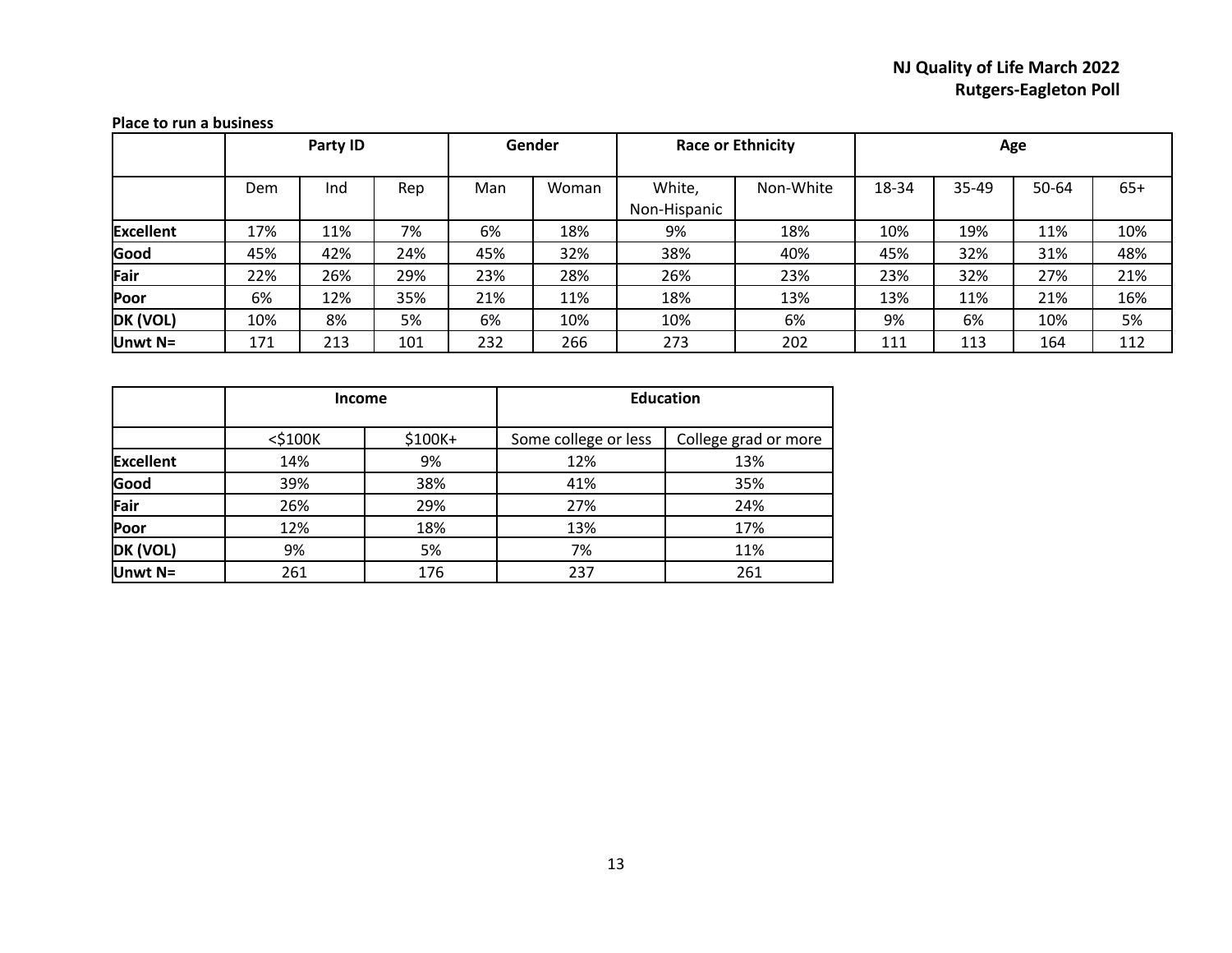# **NJ4. Overall, how would you rate your own town or city as a place to live – excellent, good, only fair, or poor?**

|                  |      | <b>Trend</b> |                          |                          |                          |                          |                          |
|------------------|------|--------------|--------------------------|--------------------------|--------------------------|--------------------------|--------------------------|
|                  |      | 2/18         | 5/03                     | 4/01                     | 6/95                     | 2/00                     | 10/84                    |
| <b>Excellent</b> | 26%  | 26%          | 29%                      | 28%                      | 30%                      | 31%                      | 30%                      |
| Good             | 44%  | 44%          | 45%                      | 45%                      | 40%                      | 41%                      | 41%                      |
| Fair             | 20%  | 22%          | 19%                      | 21%                      | 21%                      | 19%                      | 21%                      |
| Poor             | 9%   | 8%           | 7%                       | 6%                       | 8%                       | 9%                       | 7%                       |
| Don't know       | 0%   | -            | $\overline{\phantom{a}}$ | $\overline{\phantom{0}}$ | $\overline{\phantom{0}}$ | $\overline{\phantom{a}}$ | $\overline{\phantom{0}}$ |
| Unweighted N=    | 1043 | 1197         | 1002                     | 802                      | 802                      | 801                      | 999                      |

|                  | Party ID |     |     |     | Gender | <b>Race or Ethnicity</b> |            |      |       | Age   |           |       |       |
|------------------|----------|-----|-----|-----|--------|--------------------------|------------|------|-------|-------|-----------|-------|-------|
|                  | Dem      | Ind | Rep | Man | Woman  | Wht                      | <b>Blk</b> | Hisp | Other | 18-34 | $35 - 49$ | 50-64 | $65+$ |
|                  |          |     |     |     |        |                          |            |      |       |       |           |       |       |
| <b>Excellent</b> | 30%      | 23% | 27% | 28% | 25%    | 31%                      | 21%        | 22%  | 16%   | 18%   | 25%       | 31%   | 33%   |
| Good             | 41%      | 47% | 46% | 46% | 44%    | 48%                      | 33%        | 43%  | 48%   | 46%   | 47%       | 42%   | 44%   |
| Fair             | 19%      | 21% | 18% | 17% | 22%    | 16%                      | 27%        | 19%  | 29%   | 21%   | 17%       | 22%   | 19%   |
| Poor             | 9%       | 9%  | 9%  | 10% | 8%     | 5%                       | 19%        | 15%  | 8%    | 15%   | 10%       | 6%    | 4%    |
| DK (VOL)         | 1%       | 0%  | 0%  | 0%  | 1%     | 0%                       | 0%         | 1%   | 0%    | 0%    | 1%        | 0%    | 0%    |
| Unwt $N=$        | 342      | 426 | 229 | 504 | 515    | 573                      | 117        | 190  | 98    | 230   | 241       | 334   | 219   |

|                  | <b>Income</b>                                           |     |      |     | <b>Region</b> |        |         |       |       |            | <b>Education</b> |         |           |  |
|------------------|---------------------------------------------------------|-----|------|-----|---------------|--------|---------|-------|-------|------------|------------------|---------|-----------|--|
|                  | $<$ \$50K $ $ \$50K- $<$ \$1 $ $ \$100K- $<$ \$ \$150K+ |     |      |     | Urban         | Suburb | Exurban | Phil/ | Shore | HS or less | Some             | College | Grad work |  |
|                  |                                                         | 00K | 150K |     |               |        |         | South |       |            | college          | grad    |           |  |
| <b>Excellent</b> | 20%                                                     | 24% | 35%  | 38% | 21%           | 26%    | 34%     | 19%   | 32%   | 20%        | 24%              | 29%     | 37%       |  |
| Good             | 38%                                                     | 46% | 43%  | 46% | 36%           | 46%    | 44%     | 49%   | 46%   | 47%        | 44%              | 47%     | 42%       |  |
| Fair             | 25%                                                     | 20% | 19%  | 13% | 30%           | 17%    | 18%     | 20%   | 17%   | 21%        | 22%              | 17%     | 16%       |  |
| Poor             | 15%                                                     | 11% | 3%   | 4%  | 12%           | 11%    | 4%      | 12%   | 5%    | 12%        | 9%               | 8%      | 6%        |  |
| DK (VOL)         | 1%                                                      | 0%  | 0%   | 0%  | 1%            | 0%     | 0%      | 1%    | 0%    | 1%         | 0%               | 0%      | 0%        |  |
| Unwt $N=$        | 227                                                     | 283 | 167  | 218 | 177           | 365    | 145     | 174   | 182   | 179        | 292              | 288     | 269       |  |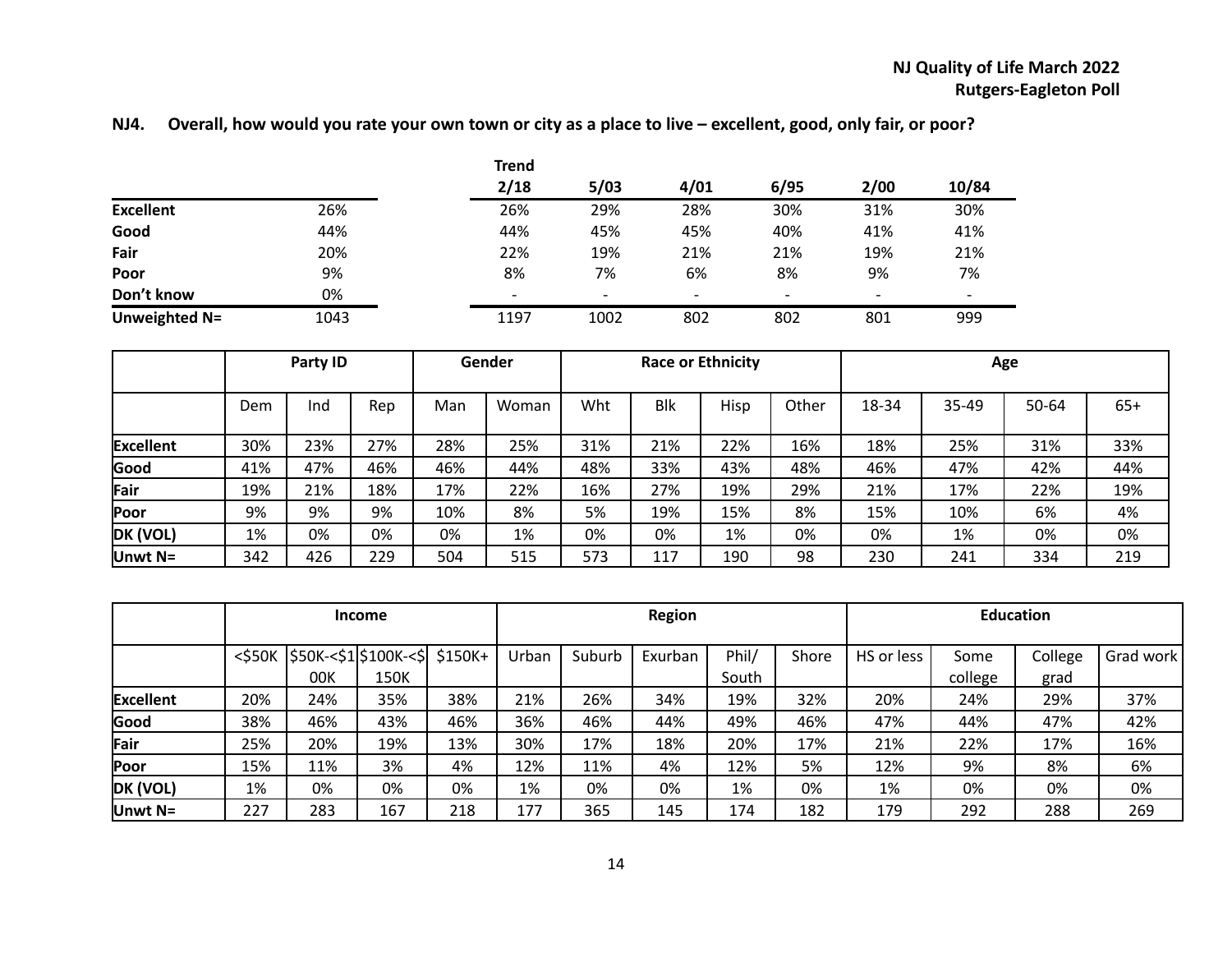|  |  |  |  | NJ5. And overall, how would you rate your neighborhood as a place to live -- excellent, good, only fair, or poor? |
|--|--|--|--|-------------------------------------------------------------------------------------------------------------------|
|--|--|--|--|-------------------------------------------------------------------------------------------------------------------|

|                  |      | <b>Trend</b> |      |                          |                          |       |
|------------------|------|--------------|------|--------------------------|--------------------------|-------|
|                  |      | 2/18         | 4/01 | 5/99                     | 6/95                     | 10/84 |
| <b>Excellent</b> | 34%  | 38%          | 37%  | 34%                      | 40%                      | 37%   |
| Good             | 41%  | 41%          | 42%  | 45%                      | 39%                      | 41%   |
| Fair             | 17%  | 16%          | 16%  | 15%                      | 17%                      | 16%   |
| Poor             | 8%   | 5%           | 5%   | 5%                       | 4%                       | 5%    |
| Don't know       | 0%   |              |      | $\overline{\phantom{a}}$ | $\overline{\phantom{0}}$ | -     |
| Unweighted N=    | 1017 | 1200         | 802  | 802                      | 802                      | 1000  |

|                  |     | Party ID |     |     | Gender | <b>Race or Ethnicity</b> |            |      |       | Age   |       |       |       |
|------------------|-----|----------|-----|-----|--------|--------------------------|------------|------|-------|-------|-------|-------|-------|
|                  | Dem | Ind      | Rep | Man | Woman  | Wht                      | <b>Blk</b> | Hisp | Other | 18-34 | 35-49 | 50-64 | $65+$ |
| <b>Excellent</b> | 36% | 32%      | 39% | 37% | 33%    | 41%                      | 28%        | 25%  | 29%   | 23%   | 34%   | 38%   | 46%   |
| Good             | 41% | 41%      | 39% | 42% | 39%    | 41%                      | 31%        | 45%  | 40%   | 43%   | 41%   | 40%   | 37%   |
| Fair             | 15% | 17%      | 18% | 14% | 19%    | 15%                      | 21%        | 17%  | 19%   | 19%   | 17%   | 16%   | 15%   |
| Poor             | 8%  | 10%      | 4%  | 7%  | 9%     | 2%                       | 20%        | 13%  | 12%   | 15%   | 7%    | 5%    | 3%    |
| DK (VOL)         | 0%  | 0%       | 0%  | 0%  | 0%     | 0%                       | 0%         | 0%   | 0%    | 0%    | 0%    | 0%    | 0%    |
| Unwt N=          | 331 | 418      | 224 | 492 | 503    | 563                      | 114        | 182  | 97    | 225   | 237   | 321   | 216   |

|                  | <b>Income</b>                      |     |      |          | <b>Region</b> |        |         |       |       | <b>Education</b> |         |         |           |
|------------------|------------------------------------|-----|------|----------|---------------|--------|---------|-------|-------|------------------|---------|---------|-----------|
|                  | \$50K<\$1\$100K<\$<br>$<$ \$50 $K$ |     |      | $$150K+$ | Urban         | Suburb | Exurban | Phil/ | Shore | HS or less       | Some    | College | Grad work |
|                  |                                    | 00K | 150K |          |               |        |         | South |       |                  | college | grad    |           |
| <b>Excellent</b> | 21%                                | 32% | 41%  | 51%      | 21%           | 39%    | 38%     | 31%   | 39%   | 25%              | 33%     | 40%     | 46%       |
| Good             | 41%                                | 38% | 41%  | 37%      | 40%           | 39%    | 46%     | 41%   | 41%   | 42%              | 41%     | 41%     | 38%       |
| Fair             | 23%                                | 20% | 16%  | 8%       | 24%           | 16%    | 11%     | 17%   | 16%   | 21%              | 16%     | 15%     | 13%       |
| Poor             | 15%                                | 9%  | 2%   | 3%       | 15%           | 7%     | 5%      | 11%   | 3%    | 12%              | 9%      | 5%      | 3%        |
| DK (VOL)         | 0%                                 | 0%  | 0%   | 1%       | 0%            | 0%     | 0%      | 0%    | 0%    | 0%               | 0%      | 0%      | 0%        |
| Unwt N=          | 222                                | 273 | 165  | 212      | 172           | 357    | 142     | 169   | 177   | 176              | 282     | 279     | 265       |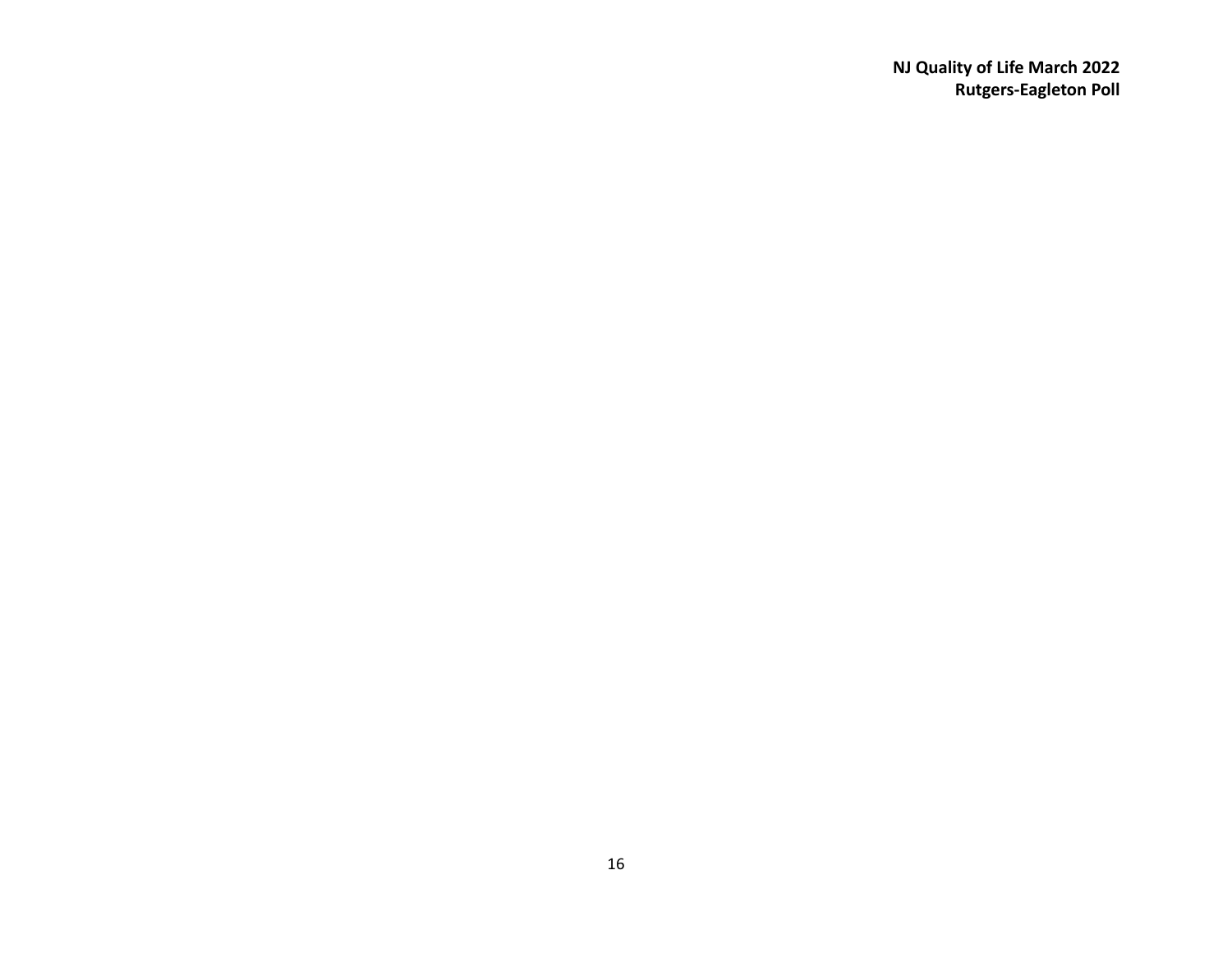## **NJ7. If you had the opportunity, would you like to move out of your neighborhood or continue to live where you are now?**

**[IF MOVE, ASK: Would you like to move to another part of your town, to another town in New Jersey, or to another state entirely?]**

|                                  |      | <b>Trend</b> |      |      |      |
|----------------------------------|------|--------------|------|------|------|
|                                  |      | 2/18         | 3/10 | 4/01 | 6/95 |
| Continue to live in neighborhood | 42%  | 46%          | 62%  | 54%  | 56%  |
| Move in same town                | 3%   | 6%           | 3%   | 4%   | 7%   |
| Move to another town in NJ       | 15%  | 15%          | 11%  | 19%  | 13%  |
| Move to another state            | 36%  | 30%          | 22%  | 19%  | 23%  |
| Don't know                       | 4%   | 3%           | 1%   | 3%   | 2%   |
| Unweighted N=                    | 1038 | 1202         | 956  | 802  | 802  |

|                        |     | Party ID |     |     | Gender |     |            | <b>Race or Ethnicity</b> |       | Age   |       |       |       |
|------------------------|-----|----------|-----|-----|--------|-----|------------|--------------------------|-------|-------|-------|-------|-------|
|                        |     |          |     |     |        |     |            |                          |       |       |       |       |       |
|                        | Dem | Ind      | Rep | Man | Woman  | Wht | <b>Blk</b> | Hisp                     | Other | 18-34 | 35-49 | 50-64 | $65+$ |
|                        |     |          |     |     |        |     |            |                          |       |       |       |       |       |
| Live in neighborhood   | 43% | 41%      | 46% | 45% | 41%    | 50% | 34%        | 32%                      | 38%   | 26%   | 38%   | 45%   | 65%   |
| Move in town           | 5%  | 3%       | 0%  | 2%  | 4%     | 2%  | 8%         | 3%                       | 3%    | 3%    | 5%    | 3%    | 1%    |
| Move in NJ             | 20% | 14%      | 9%  | 11% | 18%    | 11% | 19%        | 22%                      | 19%   | 24%   | 17%   | 10%   | 8%    |
| <b>Move outside NJ</b> | 29% | 38%      | 43% | 37% | 35%    | 34% | 35%        | 40%                      | 36%   | 41%   | 38%   | 39%   | 24%   |
| DK (VOL)               | 3%  | 4%       | 2%  | 5%  | 2%     | 4%  | 3%         | 3%                       | 4%    | 7%    | 2%    | 3%    | 1%    |
| Unwt $N=$              | 340 | 424      | 228 | 500 | 514    | 569 | 116        | 190                      | 98    | 229   | 238   | 334   | 218   |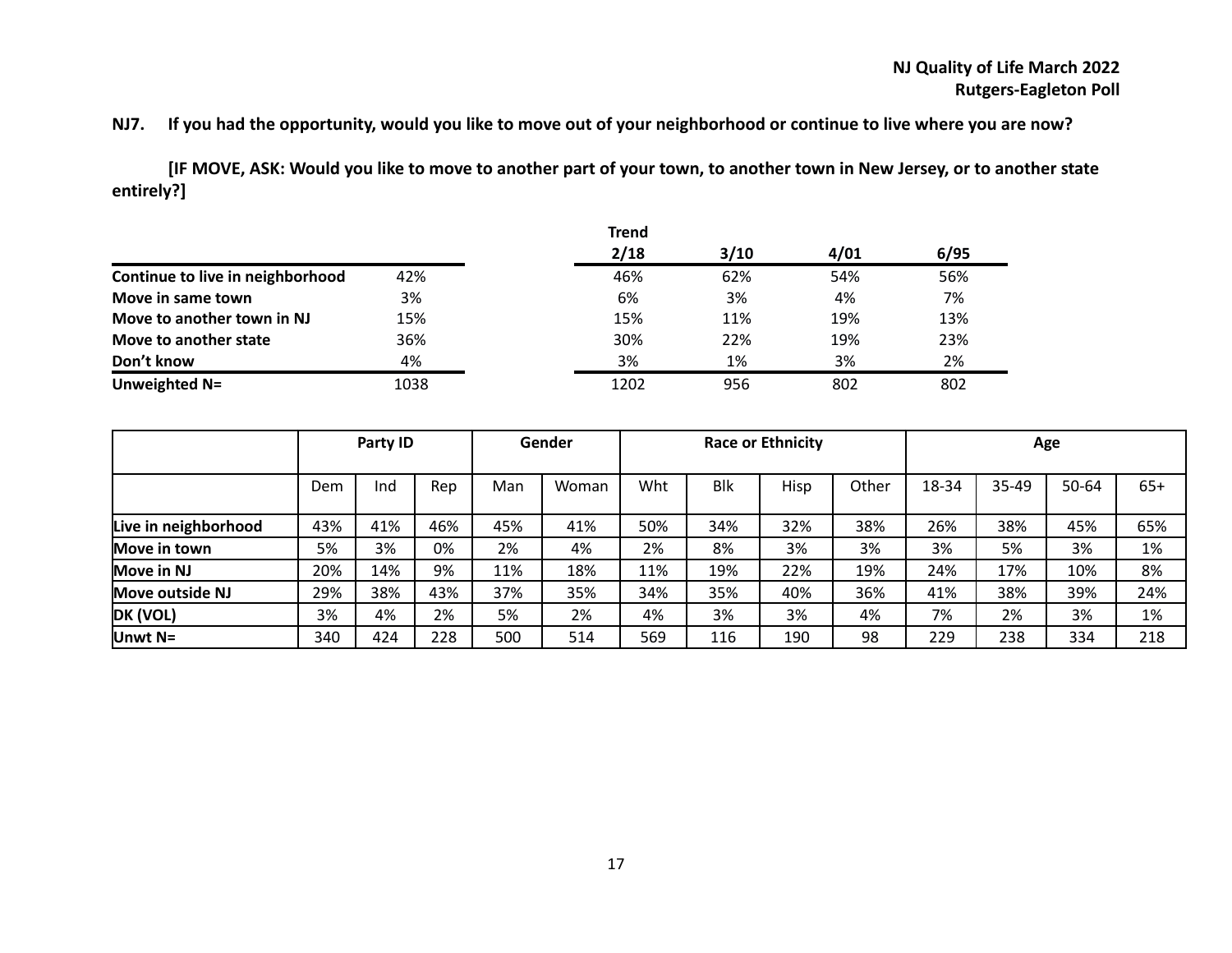|                      | <b>Income</b> |                             |      |     | <b>Region</b> |        |         |       | <b>Education</b> |                    |         |         |      |
|----------------------|---------------|-----------------------------|------|-----|---------------|--------|---------|-------|------------------|--------------------|---------|---------|------|
|                      | $<$ \$50 $K$  | $ $50K<$10$100K<$$ $$150K+$ |      |     | Urban         | Suburb | Exurban | Phil/ | Shore            | <b>IHS</b> or less | Some    | College | Grad |
|                      |               | 0K                          | 150K |     |               |        |         | South |                  |                    | college | grad    | work |
| Live in neighborhood | 37%           | 39%                         | 45%  | 49% | 26%           | 48%    | 49%     | 36%   | 47%              | 43%                | 39%     | 43%     | 49%  |
| Move in town         | 4%            | 3%                          | 3%   | 2%  | 4%            | 4%     | 1%      | 3%    | 1%               | 3%                 | 3%      | 4%      | 3%   |
| Move in NJ           | 20%           | 15%                         | 14%  | 10% | 28%           | 15%    | 13%     | 11%   | 8%               | 16%                | 15%     | 16%     | 12%  |
| Move outside NJ      | 38%           | 40%                         | 37%  | 35% | 38%           | 30%    | 34%     | 43%   | 41%              | 35%                | 39%     | 34%     | 32%  |
| DK (VOL)             | 2%            | 4%                          | 1%   | 4%  | 3%            | 3%     | 3%      | 6%    | 2%               | 4%                 | 4%      | 3%      | 3%   |
| Unwt $N=$            | 226           | 281                         | 167  | 216 | 176           | 364    | 144     | 174   | 180              | 179                | 290     | 288     | 267  |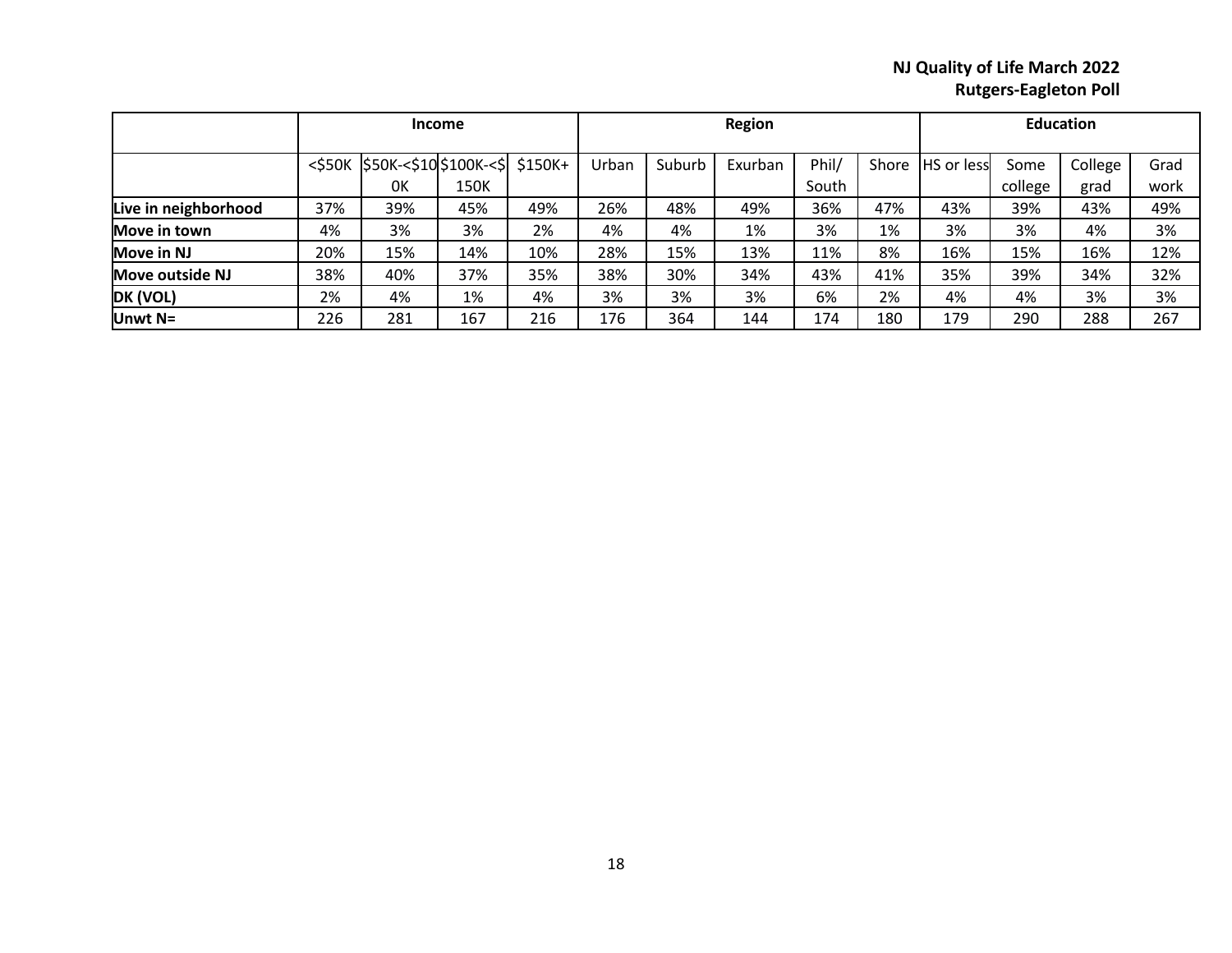#### **Methodology**

The Rutgers-Eagleton Poll was conducted by telephone using live interviewers February 25 – March 4, 2022, with a scientifically selected random sample of 1,044 New Jersey adults, 18 or older. Persons without a telephone could not be included in the random selection process. Respondents within a household are selected by asking randomly for the youngest adult male or female currently available. If the named gender is not available, the youngest adult of the other gender is interviewed. This poll included 255 adults reached on a landline phone and 789 adults reached on a cell phone, all acquired through random digit dialing. Distribution of phone use in this sample is:

|                         | <b>Individual</b> | Household |
|-------------------------|-------------------|-----------|
| <b>Cell Only</b>        | 51%               | 51%       |
| <b>Dual Use</b>         | 25%               | 25%       |
| Dual Use, Reached on LL | 23%               | 23%       |
| <b>Landline Only</b>    | 2%                | 1%        |

The data were weighted to be representative of the residential adult population of New Jersey. The weighting balances sample demographics to target population parameters. The sample is balanced, by form, to match parameters for sex, age, education, region, race/ethnicity and phone use. The sex, age, education, race/ethnicity and region parameters were derived from 2019 American Community Survey PUMS data. The phone use parameter was derived from estimates provided by the National Health Interview Survey Early Release Program. 1

Weighting was done in two stages. The first stage of weighting corrects for different probabilities of selection across the RDD samples associated with the number of adults in each household and each respondent's telephone usage patterns. This adjustment also accounts for the overlapping landline and cell sample frames and the relative sizes of each frame and each sample.<sup>2</sup>

The second stage of weighting balances sample demographics, by form, to match target population benchmarks. This weighting was accomplished using SPSSINC RAKE, an SPSS extension module that simultaneously balances the distributions of all variables using the GENLOG procedure. Weights were trimmed to prevent individual interviews from having too much influence on survey estimates. The use of these weights in statistical analysis ensures that the demographic characteristics of the sample closely approximate the demographic characteristics of the target population.

A series of weight variables was computed. One weight for estimates based on the total sample (weight), plus separate weights for each of the different split samples.

Post-data collection statistical adjustments require analysis procedures that reflect departures from simple random sampling. We calculate the effects of these design features so that an appropriate adjustment can be incorporated into tests of statistical significance when using these data. The so-called "design effect" or *deff* represents the loss in statistical efficiency that results from a disproportionate

<sup>&</sup>lt;sup>1</sup> NCHS, National Health Interview Survey, 2017–2019; U.S. Census Bureau, American Community Survey, 2017–2019.

<sup>&</sup>lt;sup>2</sup> Buskirk, T. D., & Best, J. (2012). Venn Diagrams, Probability 101 and Sampling Weights Computed for Dual Frame Telephone RDD Designs. Journal of Statistics and Mathematics, 15, 3696-3710.